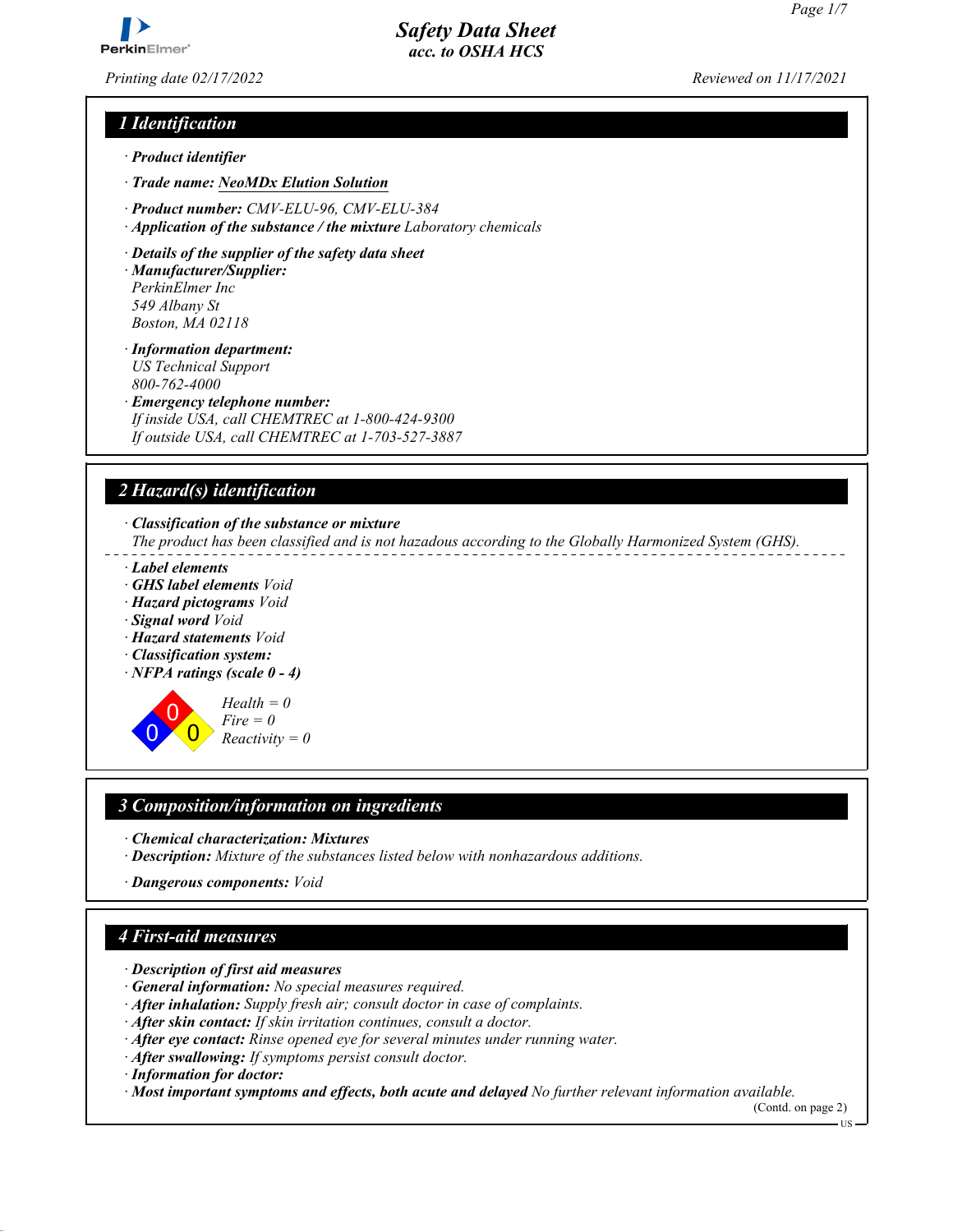*Printing date 02/17/2022 Reviewed on 11/17/2021*

*Trade name: NeoMDx Elution Solution*

*ꞏ Indication of any immediate medical attention and special treatment needed No further relevant information available.*

#### *5 Fire-fighting measures*

- *ꞏ Extinguishing media*
- *ꞏ Suitable extinguishing agents: Use fire fighting measures that suit the environment.*
- *ꞏ Special hazards arising from the substance or mixture No further relevant information available.*
- *ꞏ Advice for firefighters*
- *ꞏ Protective equipment: Wear self-contained respiratory protective device.*

#### *6 Accidental release measures*

- *ꞏ Personal precautions, protective equipment and emergency procedures Not required.*
- *ꞏ Environmental precautions:*
- *Dilute with plenty of water.*
- *Do not allow to enter sewers/ surface or ground water.*
- *ꞏ Methods and material for containment and cleaning up:*
- *Absorb with liquid-binding material (sand, diatomite, acid binders, universal binders, sawdust).*
- *ꞏ Reference to other sections*
- *See Section 7 for information on safe handling.*
- *See Section 8 for information on personal protection equipment.*
- *See Section 13 for disposal information.*
- *ꞏ Protective Action Criteria for Chemicals*

| $\cdot$ PAC-1:     |                                                                    |                           |
|--------------------|--------------------------------------------------------------------|---------------------------|
|                    | $1310-58-3$ potassium hydroxide                                    | $0.18$ mg/m <sup>3</sup>  |
|                    | 1185-53-1 2-amino-2-(hydroxymethyl)propane-1,3-diolhydrochloride   | $12 \text{ mg/m}^3$       |
| $77 - 86 - 1$ TRIS |                                                                    | $18 \text{ mg/m}^3$       |
| $\cdot$ PAC-2:     |                                                                    |                           |
|                    | $1310-58-3$ potassium hydroxide                                    | 2 mg/m <sup>3</sup>       |
|                    | 1185-53-1 2-amino-2-(hydroxymethyl)propane-1,3-diolhydrochloride   | $130$ mg/m <sup>3</sup>   |
| $77 - 86 - 1$ TRIS |                                                                    | 190 mg/m <sup>3</sup>     |
| $\cdot$ PAC-3:     |                                                                    |                           |
|                    | 1310-58-3 potassium hydroxide                                      | 54 mg/m <sup>3</sup>      |
|                    | 1185-53-1   2-amino-2-(hydroxymethyl)propane-1,3-diolhydrochloride | 790 mg/m <sup>3</sup>     |
| $77 - 86 - 1$ TRIS |                                                                    | $1,200$ mg/m <sup>3</sup> |

## *7 Handling and storage*

- *ꞏ Handling:*
- *ꞏ Precautions for safe handling No special measures required.*
- *ꞏ Information about protection against explosions and fires: No special measures required.*
- *ꞏ Conditions for safe storage, including any incompatibilities*
- *ꞏ Storage:*
- *ꞏ Requirements to be met by storerooms and containers: No special requirements.*
- *ꞏ Information about storage in one common storage facility: Not required.*
- *ꞏ Further information about storage conditions: None.*
- *ꞏ Storage class: 12*

(Contd. on page 3)

(Contd. of page 1)

US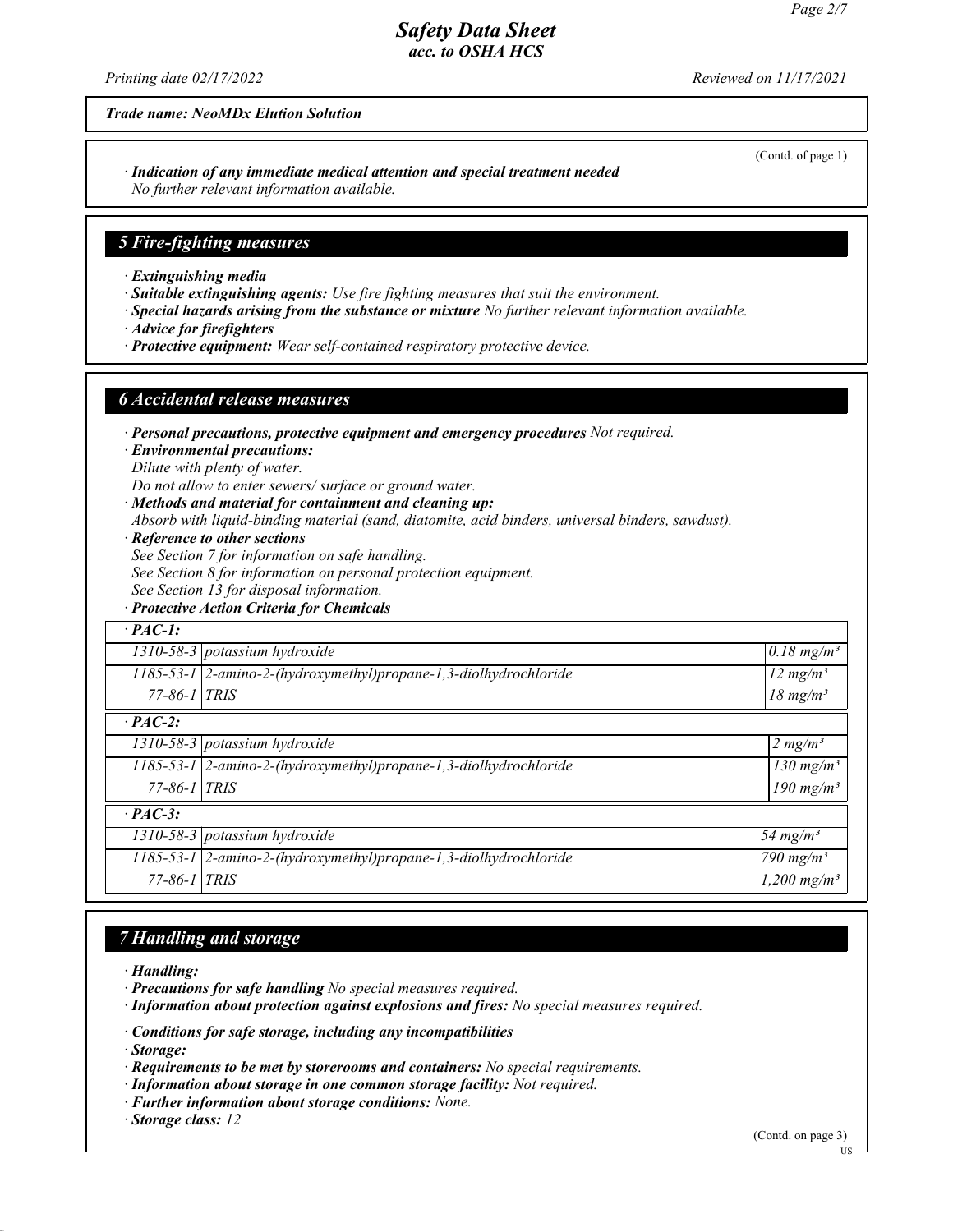*Printing date 02/17/2022 Reviewed on 11/17/2021*

*Trade name: NeoMDx Elution Solution*

*ꞏ Specific end use(s) No further relevant information available.*

## *8 Exposure controls/personal protection*

*ꞏ Additional information about design of technical systems: No further data; see item 7.*

- *ꞏ Control parameters*
- *ꞏ Components with limit values that require monitoring at the workplace:*

*The product does not contain any relevant quantities of materials with critical values that have to be monitored at the workplace.*

- *ꞏ Exposure controls*
- *ꞏ Personal protective equipment:*
- *ꞏ General protective and hygienic measures:*

*The usual precautionary measures for handling chemicals should be followed.*

- *ꞏ Respiratory protection: Not required.*
- *ꞏ Protection of hands:*

*The glove material has to be impermeable and resistant to the product/ the substance/ the preparation.*

*Selection of the glove material on consideration of the penetration times, rates of diffusion and the degradation ꞏ Material of gloves*

*The selection of the suitable gloves does not only depend on the material, but also on further marks of quality and varies from manufacturer to manufacturer. As the product is a preparation of several substances, the resistance of the glove material can not be calculated in advance and has therefore to be checked prior to the application.*

*ꞏ Penetration time of glove material*

*The exact break through time has to be found out by the manufacturer of the protective gloves and has to be observed.*

*ꞏ Eye protection: Goggles recommended during refilling.*

## *9 Physical and chemical properties*

| · Information on basic physical and chemical properties |                                               |  |
|---------------------------------------------------------|-----------------------------------------------|--|
| <b>General Information</b>                              |                                               |  |
| $\cdot$ Appearance:<br>Form:                            | Fluid                                         |  |
| Color:                                                  | Colorless                                     |  |
| $\cdot$ Odor:                                           | <i>Odorless</i>                               |  |
| · Odor threshold:                                       | Not determined.                               |  |
| $\cdot$ pH-value:                                       | N/A                                           |  |
| $\cdot$ Change in condition                             |                                               |  |
| <b>Melting point/Melting range:</b>                     | $0 °C$ (32 °F)                                |  |
| <b>Boiling point/Boiling range:</b>                     | 100 °C (212 °F)                               |  |
| · Flash point:                                          | Not applicable.                               |  |
| · Flammability (solid, gaseous):                        | Not applicable.                               |  |
| $\cdot$ Decomposition temperature:                      | Not determined.                               |  |
| $\cdot$ Auto igniting:                                  | Product is not selfigniting.                  |  |
| · Danger of explosion:                                  | Product does not present an explosion hazard. |  |
| · Explosion limits:                                     |                                               |  |
| Lower:                                                  | Not determined.                               |  |
|                                                         | (Contd. on page 4)                            |  |

(Contd. of page 2)

US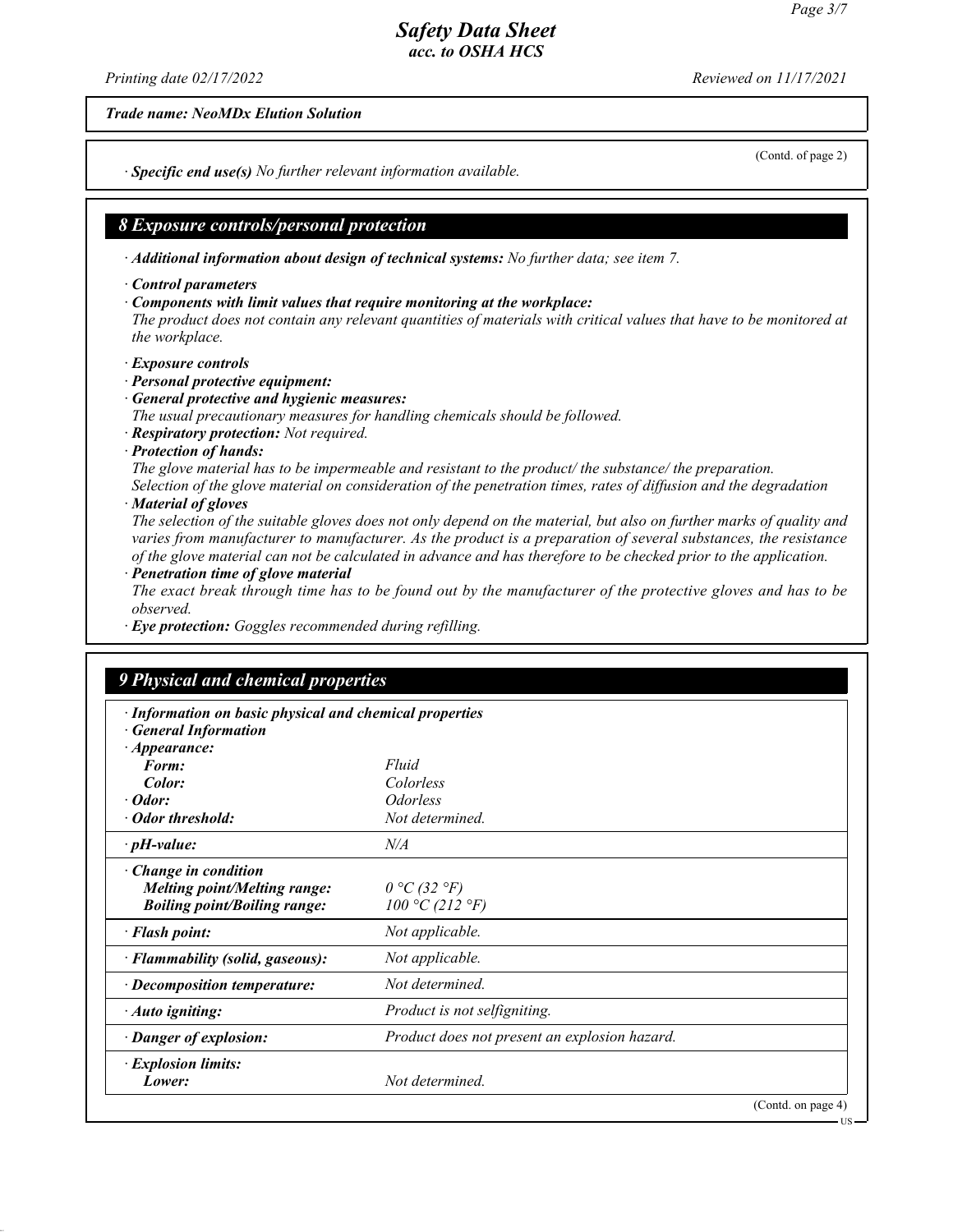*Printing date 02/17/2022 Reviewed on 11/17/2021*

*Trade name: NeoMDx Elution Solution*

|                                                            |                                              | (Contd. of page 3) |
|------------------------------------------------------------|----------------------------------------------|--------------------|
| Upper:                                                     | Not determined.                              |                    |
| $\cdot$ Vapor pressure at 20 °C (68 °F):                   | 23 hPa $(17.3 \text{ mm Hg})$                |                    |
| $\cdot$ Density at 20 °C (68 °F):                          | $0.9978$ g/cm <sup>3</sup> (8.32664 lbs/gal) |                    |
| $\cdot$ Relative density                                   | Not determined.                              |                    |
| · Vapor density                                            | Not determined.                              |                    |
| $\cdot$ Evaporation rate                                   | Not determined.                              |                    |
| $\cdot$ Solubility in / Miscibility with                   |                                              |                    |
| Water:                                                     | Fully miscible.                              |                    |
| · Partition coefficient (n-octanol/water): Not determined. |                                              |                    |
| · <i>Viscosity</i> :                                       |                                              |                    |
| Dynamic at 20 $\rm{^{\circ}C}$ (68 $\rm{^{\circ}F}$ ):     | $0.952$ mPas                                 |                    |
| Kinematic:                                                 | Not determined.                              |                    |
| · Solvent content:                                         |                                              |                    |
| Water:                                                     | 99.8%                                        |                    |
| <b>VOC</b> content:                                        | $0.00\%$                                     |                    |
| <b>Solids content:</b>                                     | $3.3\%$                                      |                    |
| <b>Other information</b>                                   | No further relevant information available.   |                    |

## *10 Stability and reactivity*

*ꞏ Reactivity No further relevant information available.*

*ꞏ Chemical stability*

- *ꞏ Thermal decomposition / conditions to be avoided: No decomposition if used according to specifications.*
- *ꞏ Possibility of hazardous reactions No dangerous reactions known.*
- *ꞏ Conditions to avoid No further relevant information available.*
- *ꞏ Incompatible materials: No further relevant information available.*
- *ꞏ Hazardous decomposition products: No dangerous decomposition products known.*

# *11 Toxicological information*

- *ꞏ Information on toxicological effects*
- *ꞏ Acute toxicity:*
- *ꞏ Primary irritant effect:*
- *ꞏ on the skin: No irritant effect.*
- *ꞏ on the eye: No irritating effect.*
- *ꞏ Sensitization: No sensitizing effects known.*
- *ꞏ Additional toxicological information:*

*The product is not subject to classification according to internally approved calculation methods for preparations:*

*When used and handled according to specifications, the product does not have any harmful effects according to our experience and the information provided to us.*

*ꞏ Carcinogenic categories*

*ꞏ IARC (International Agency for Research on Cancer)*

*None of the ingredients is listed.*

(Contd. on page 5)

US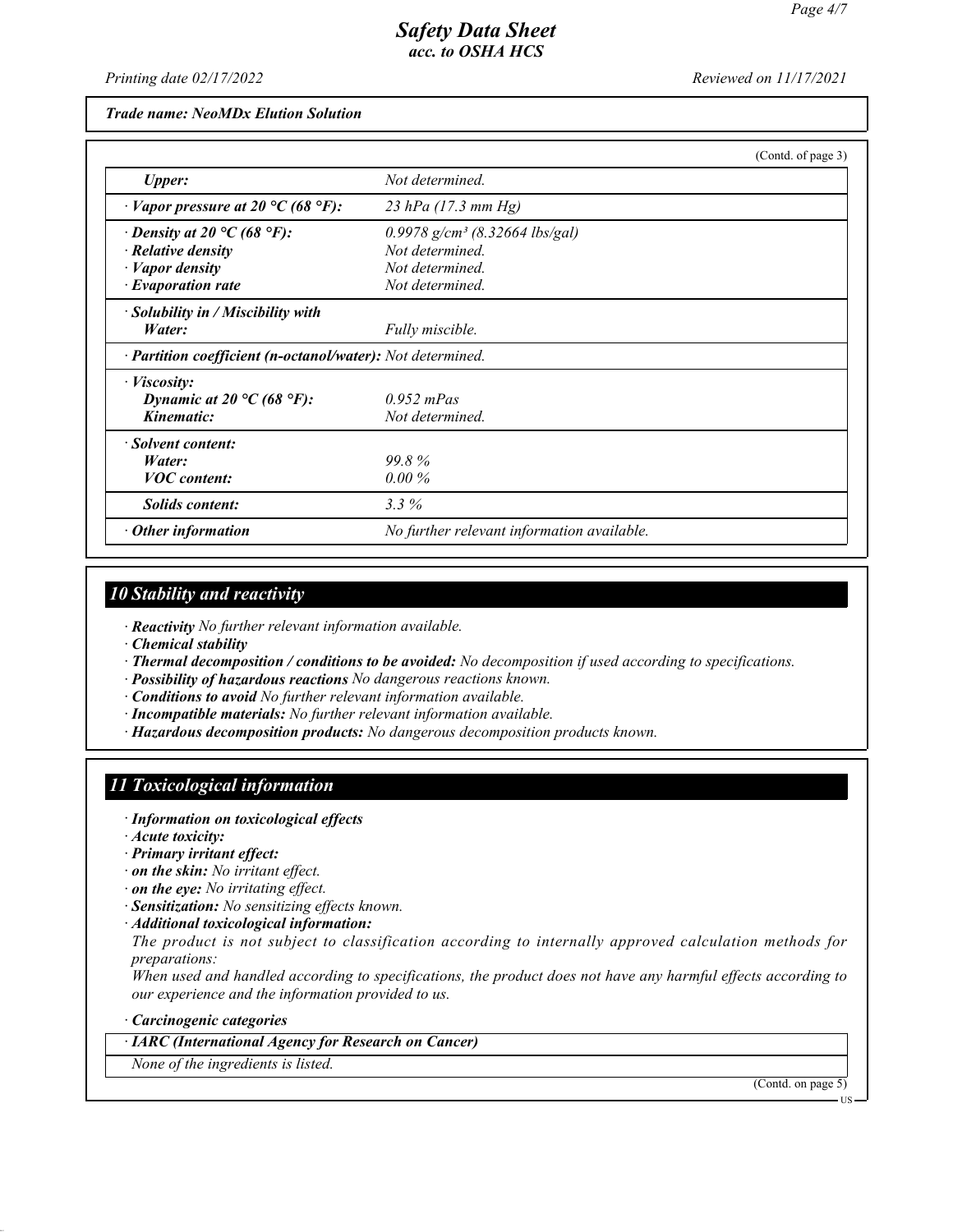*Printing date 02/17/2022 Reviewed on 11/17/2021*

*Trade name: NeoMDx Elution Solution*

(Contd. of page 4)

*ꞏ NTP (National Toxicology Program)*

*None of the ingredients is listed.*

*ꞏ OSHA-Ca (Occupational Safety & Health Administration)*

*None of the ingredients is listed.*

## *12 Ecological information*

*ꞏ Toxicity*

- *ꞏ Aquatic toxicity: No further relevant information available.*
- *ꞏ Persistence and degradability No further relevant information available.*
- *ꞏ Behavior in environmental systems:*
- *ꞏ Bioaccumulative potential No further relevant information available.*
- *ꞏ Mobility in soil No further relevant information available.*

*ꞏ Ecotoxical effects: N/A*

- *ꞏ Other information: N/A*
- *ꞏ Results of PBT and vPvB assessment*
- *ꞏ PBT: Not applicable.*
- *ꞏ vPvB: Not applicable.*
- *ꞏ Other adverse effects No further relevant information available.*

## *13 Disposal considerations*

- *ꞏ Waste treatment methods*
- *ꞏ Recommendation:*

*Smaller quantities can be disposed of with household waste. Must be specially treated adhering to official regulations.*

*ꞏ Uncleaned packagings:*

- *ꞏ Recommendation: Disposal must be made according to official regulations.*
- *ꞏ Recommended cleansing agent: Water, if necessary with cleansing agents.*

## *14 Transport information*

| ⋅ UN-Number                                                                               |                 |                       |
|-------------------------------------------------------------------------------------------|-----------------|-----------------------|
| ADR, IMDG, IATA                                                                           | not regulated   |                       |
| $\cdot$ UN proper shipping name<br>ADR, IMDG, IATA                                        | not regulated   |                       |
| · Transport hazard class(es)                                                              |                 |                       |
| ADR, ADN, IMDG, IATA<br>· Class                                                           | not regulated   |                       |
| · Packing group<br>ADR, IMDG, IATA                                                        | not regulated   |                       |
| $\cdot$ Environmental hazards:                                                            | Not applicable. |                       |
| $\cdot$ Special precautions for user                                                      | Not applicable. |                       |
| $\cdot$ Transport in bulk according to Annex II of<br><b>MARPOL73/78 and the IBC Code</b> | Not applicable. |                       |
|                                                                                           |                 | (Contd. on page $6$ ) |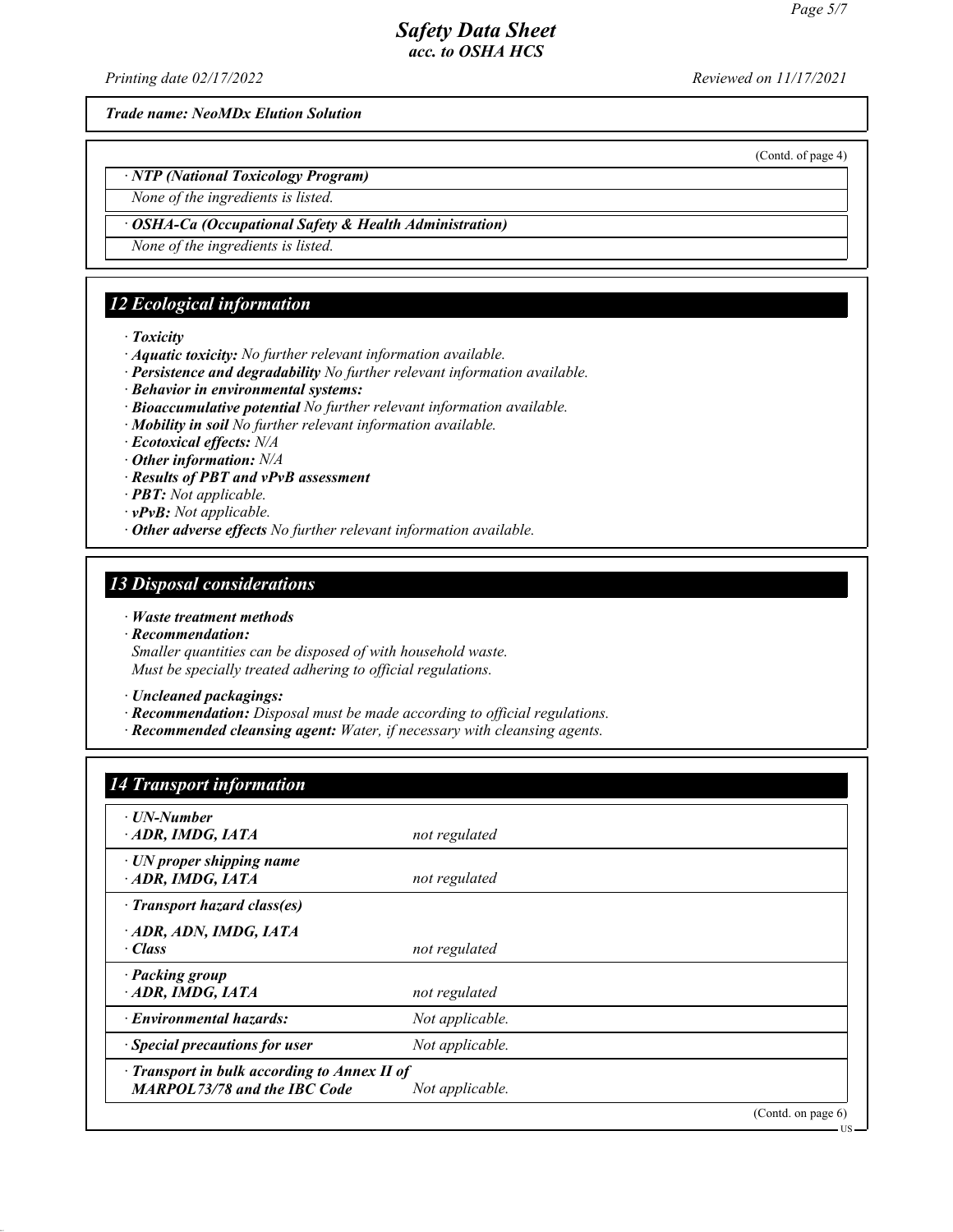*Printing date 02/17/2022 Reviewed on 11/17/2021*

*Trade name: NeoMDx Elution Solution*

*ꞏ UN "Model Regulation": not regulated*

#### *15 Regulatory information*

*ꞏ Safety, health and environmental regulations/legislation specific for the substance or mixture No further relevant information available.*

*ꞏ Sara*

*ꞏ Section 355 (extremely hazardous substances):*

*None of the ingredients is listed.*

*ꞏ Section 313 (Specific toxic chemical listings):*

*None of the ingredients is listed.*

*ꞏ TSCA (Toxic Substances Control Act):*

*All components have the value ACTIVE.*

*ꞏ Hazardous Air Pollutants*

*None of the ingredients is listed.*

*ꞏ Proposition 65*

*ꞏ Chemicals known to cause cancer:*

*None of the ingredients is listed.*

*ꞏ Chemicals known to cause reproductive toxicity for females:*

*None of the ingredients is listed.*

*ꞏ Chemicals known to cause reproductive toxicity for males:*

*None of the ingredients is listed.*

*ꞏ Chemicals known to cause developmental toxicity: None of the ingredients is listed.*

*ꞏ Carcinogenic categories*

*ꞏ EPA (Environmental Protection Agency)*

*None of the ingredients is listed.*

*ꞏ TLV (Threshold Limit Value)*

*None of the ingredients is listed.*

*ꞏ NIOSH-Ca (National Institute for Occupational Safety and Health)*

*None of the ingredients is listed.*

*ꞏ Chemical safety assessment: A Chemical Safety Assessment has not been carried out.*

## *16 Other information*

*The information provided in this Safety Data Sheet is based on our present knowledge, and believed to be correct at the date of publication. However, no representation is made concerning its accuracy and completeness. It is intended as guidance only, and is not to be considered a warranty or quality specification. All materials may present unknown hazards, and should be used with caution. Although certain hazards are described, we cannot guarantee that these are the only hazards which exist. PerkinElmer, Inc. shall not be held liable for any damage resulting from handling or from contact with the product.*

*ꞏ Contact:*

*ꞏ Date of preparation / last revision 02/17/2022 / -*

(Contd. on page 7)

(Contd. of page 5)

US